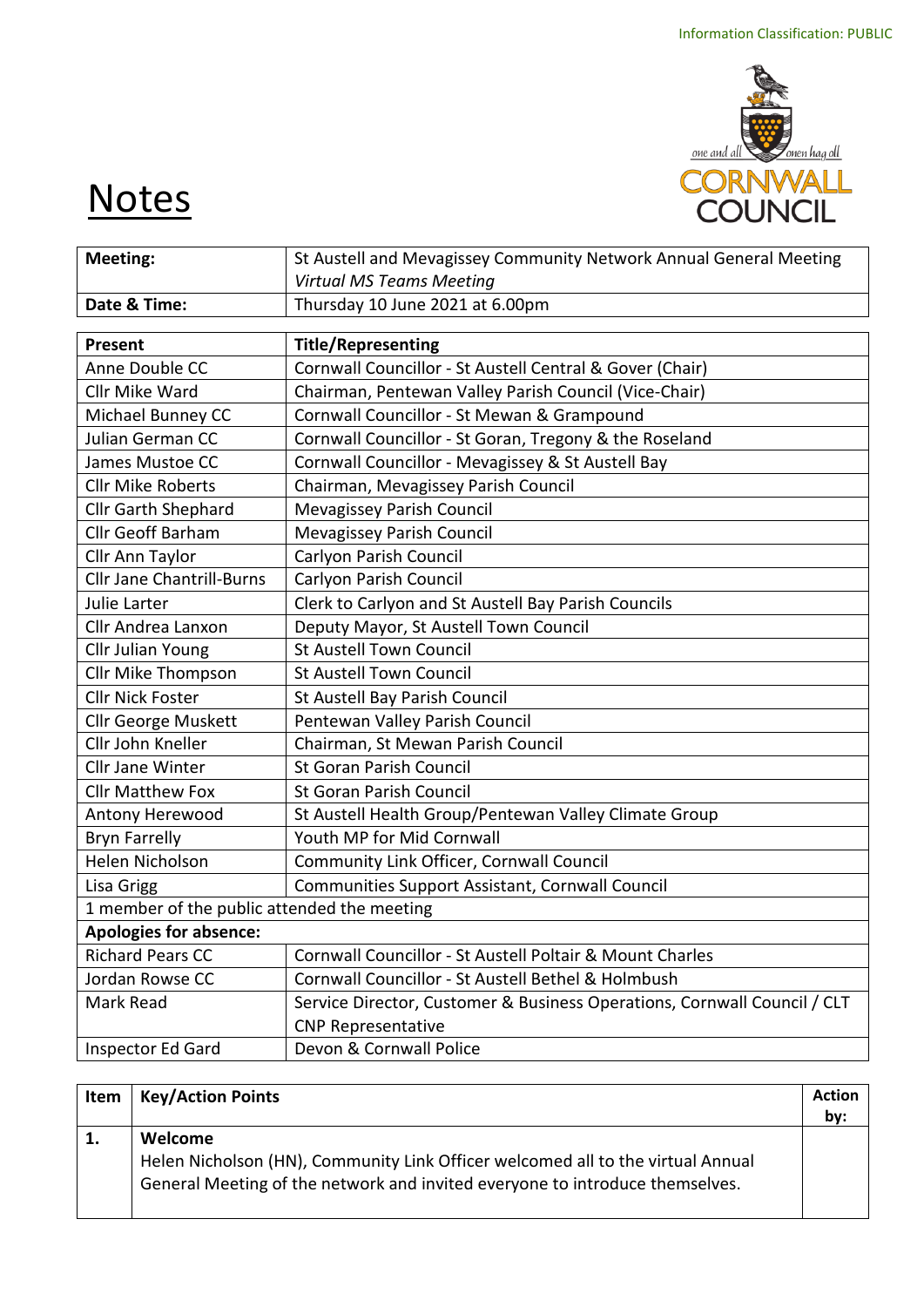| 2. | Election of Chair and Vice-Chair for the St Austell & Mevagissey Community Network                                                                                                                                                                                                                                                                                                                                                                                                                                                                                                                                                                                                                                                                                                                                                                                                                                                                                                                              |                                    |  |  |  |  |
|----|-----------------------------------------------------------------------------------------------------------------------------------------------------------------------------------------------------------------------------------------------------------------------------------------------------------------------------------------------------------------------------------------------------------------------------------------------------------------------------------------------------------------------------------------------------------------------------------------------------------------------------------------------------------------------------------------------------------------------------------------------------------------------------------------------------------------------------------------------------------------------------------------------------------------------------------------------------------------------------------------------------------------|------------------------------------|--|--|--|--|
|    | Cornwall Councillor Anne Double was elected as Chair for the ensuing year.<br>Proposed by Cornwall Councillor James Mustoe. Seconded by Councillor Mike Ward.                                                                                                                                                                                                                                                                                                                                                                                                                                                                                                                                                                                                                                                                                                                                                                                                                                                   |                                    |  |  |  |  |
|    | Councillor Mike Ward, Pentewan Valley Parish Council, was elected as Vice-Chair.<br>Proposed by Cornwall Councillor James Mustoe. Seconded by Cornwall Councillor<br>Anne Double.                                                                                                                                                                                                                                                                                                                                                                                                                                                                                                                                                                                                                                                                                                                                                                                                                               |                                    |  |  |  |  |
| 3. | <b>Public Participation</b><br>There were no public questions.                                                                                                                                                                                                                                                                                                                                                                                                                                                                                                                                                                                                                                                                                                                                                                                                                                                                                                                                                  |                                    |  |  |  |  |
| 4. | Presentation by Bryn Farrelly, Member of Youth Parliament (MYP) for Mid Cornwall<br>Bryn gave an interesting talk to the meeting explaining how he became involved with<br>the Youth Parliament, and the opportunities it gives young people to make their voices<br>heard to decision makers on issues that most concern them. Bryn outlined a successful<br>campaign he has worked on to address road safety concerns and the valuable skills and<br>experience gained during his time as an MYP.<br><b>Questions &amp; Answers</b><br>Q. What are the top priorities for Young People in Mid Cornwall?<br>Answer: Road safety concerns outside of schools remains a priority. Nationally, our                                                                                                                                                                                                                                                                                                                |                                    |  |  |  |  |
|    | top 3 manifesto priorities include knife crime, hate crime and education for life.<br>Bryn was thanked for his excellent talk and was wished well for his future endeavours.                                                                                                                                                                                                                                                                                                                                                                                                                                                                                                                                                                                                                                                                                                                                                                                                                                    |                                    |  |  |  |  |
|    |                                                                                                                                                                                                                                                                                                                                                                                                                                                                                                                                                                                                                                                                                                                                                                                                                                                                                                                                                                                                                 |                                    |  |  |  |  |
| 5. | Notes of the last meeting (11 March)<br>Item 3 - Incorrect spelling of 'Holmbush'.<br>Item 12 - Meeting dates should read '2021'.                                                                                                                                                                                                                                                                                                                                                                                                                                                                                                                                                                                                                                                                                                                                                                                                                                                                               |                                    |  |  |  |  |
|    | The notes with the above amendments were agreed.                                                                                                                                                                                                                                                                                                                                                                                                                                                                                                                                                                                                                                                                                                                                                                                                                                                                                                                                                                |                                    |  |  |  |  |
| 6. | <b>Annual Report and Review of CNP priorities</b><br>The Annual Report and Review of CNP priorities as circulated was discussed. The<br>following points/revisions were noted;<br>Thanks reiterated to the volunteer community groups for their amazing efforts<br>with the Covid-19 response and ongoing support, and to HN for her assistance.<br>Agreed St Austell Healthcare should be invited to attend CNP meetings on a<br>quarterly basis.<br>There should be a standing agenda item on Traffic and Highways updates.<br>$\bullet$<br>Mevagissey Parish Council to resume devolution project discussions with CLO.<br>$\bullet$<br>Concerns at spiralling houses prices and the need for private sector affordable<br>$\bullet$<br>rents and housing standards to be addressed - Housing to be added to CNP<br>priorities.<br>Noted that some document links in the Annual Report were broken following<br>the changeover to the new Cornwall Council website - Please see revised<br>version attached. | HN<br>HN<br><b>HN</b><br><b>HN</b> |  |  |  |  |
| 7. | <b>Feedback on local issues from Town and Parish Councils</b>                                                                                                                                                                                                                                                                                                                                                                                                                                                                                                                                                                                                                                                                                                                                                                                                                                                                                                                                                   |                                    |  |  |  |  |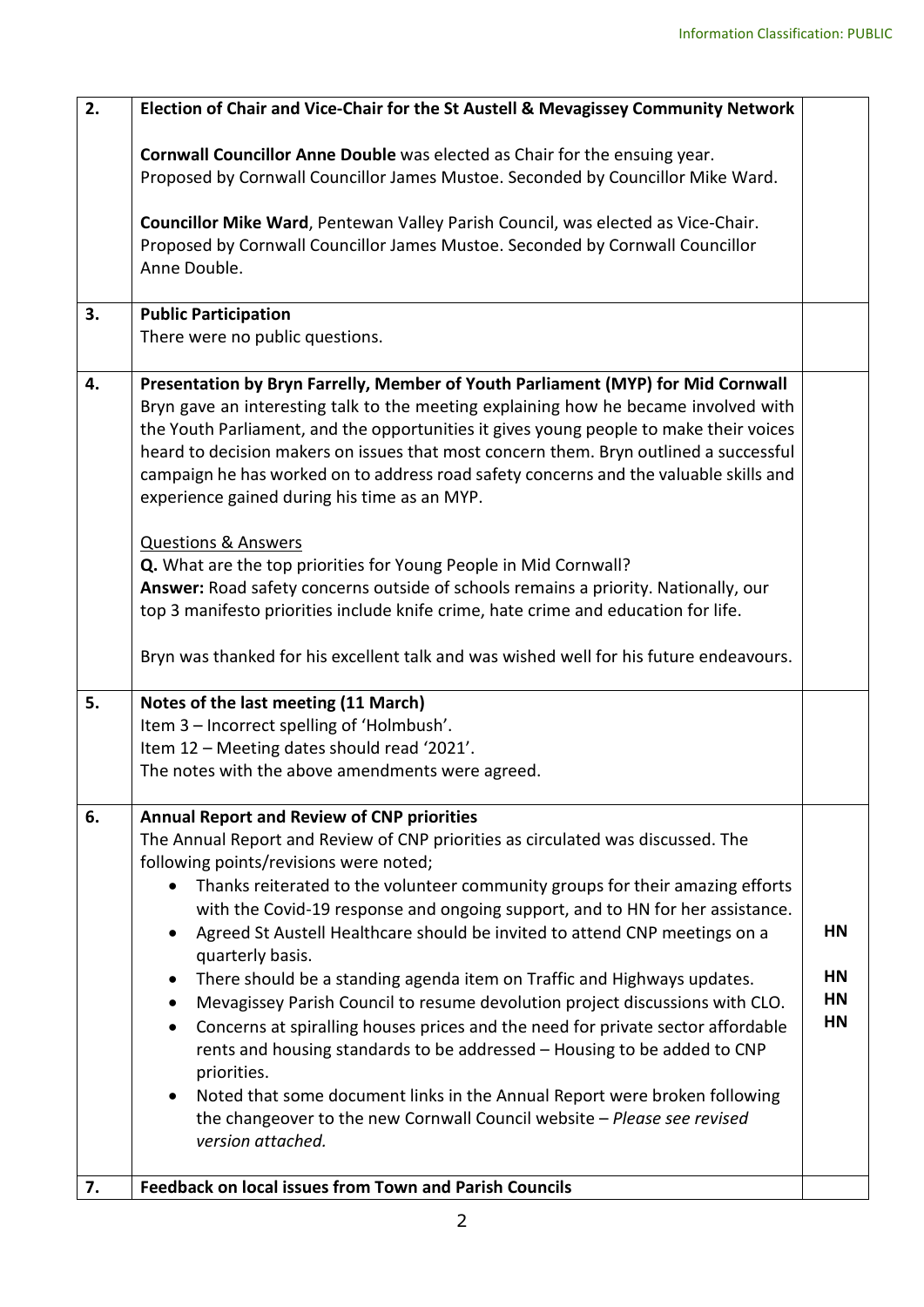### Carlyon Parish Council

- Neighbourhood Development Plan hoping to finalise by summer.
- Improving public areas and village gateways in the parish, installing planters, picnic tables and planting trees.
- Successful support group provided invaluable support during the lockdowns.
- Parish Newsletter to be produced twice yearly.
- Devolution of Tregrehan Playing Field from Cornwall Council to the parish has stalled due to staffing capacity but hopes to resume shortly.
- The parish would like to start a Community Repair Shop run by volunteers yet to get off the ground due to Covid-19 but hope to progress soon.
- The parish continues to explore potential options for a Community Building.

#### Mevagissey

• Please see attached report.

#### Pentewan

- Thanks and recognition to the community support group for their invaluable practical and welfare support throughout the lockdowns.
- Tregorrick road traffic calming scheme now in place.
- Enjoyed working with St Austell Town Council and neighbouring councils in trying to establish improvements for the wider cycle network.
- Funding announcement expected shortly on a Flood Protection Scheme to protect 38 properties from future sea flooding.
- The parish are willing to work with St Austell Town Council and relevant partners to address a much-needed solution to the ongoing traffic and congestion issues at Mevagissey roundabout.
- The Council will be co-opting 2 new Councillors at the next meeting to fill the current 2 vacancies.
- The parish has an active Climate Change Group currently looking at short, medium and long objectives. Work has already started on tree planting towards the set target of 5000.

#### St Austell Town

- Following the election, the Town Council has 7 new Councillors and 2 vacancies which will be filled by co-option at the July meeting.
- Physical meetings have resumed using the St Austell Council Chamber.
- Due to the success of the BID security guards, the Town Council are exploring ways of funding additional security patrols in the Town Centre and outlying areas.
- Following previous representations, the Town Council is still awaiting a response from Cornwall Council on how the complex needs accommodation will be reduced in the town.
- St Austell Library is still operating a hybrid service. This will be reviewed in conjunction with the national review.
- Working closely with the Town Centre Revitalisation Partnership and awaiting outcome of funding bid.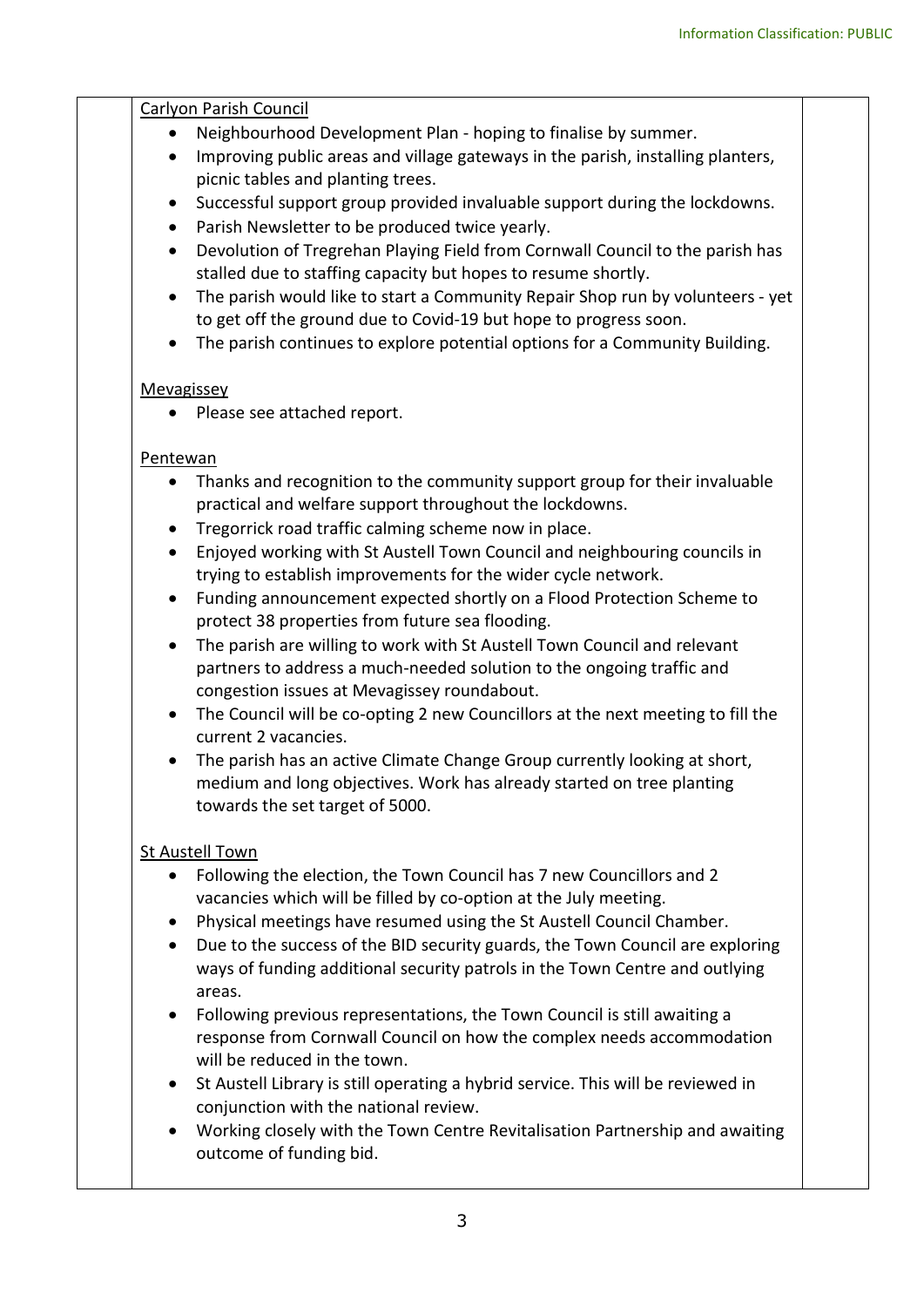## St Austell Bay

- Draft Neighbourhood Development Plan passed by Inspector and now awaiting a date for the referendum. Thanks to Councillor Sue Leach and volunteers for all their efforts and commitment.
- Over 350 trees have been planted in the parish and 1000 daffodil bulbs.
- Devolution of the Regatta Playing Field is ongoing due to drainage issues.
- A local history group has been established and will hold regular drop-in sessions at the Pattern Hall when it re-opens.
- The South West Coast Path Duporth section remains closed. Following surveys conducted by Cornwall Council it has been decided that the path needs to be rolled back and negotiations are currently ongoing with affected landowners. There have been incidents of ASB with notices etc being damaged. CCTV has been installed and images sent to the police.

#### St Goran

- Following the council's first election in over 33 years, Councillors Fox and Winters were elected as new Councillors, with a 50% voter turnout.
- Thanks and recognition to the Covid-19 community support groups for St Ewe and St Goran with over 100 volunteers helping the community. Thanks also to HN for her assistance.
- New projects include a feasibility study from Gorran Churchtown to Gorran Haven for potential road improvements and the devolution of public conveniences to the parish.
- Climate Action Group established and looking at tree planting initiatives.
- Thanks to Mevagissey Parish Council for their helpful NDP advice, in particular to Councillor Garth Shephard.
- Progress continues on the Carvinick Community Land project for affordable housing and a community woodland.

#### St Mewan

- Wildflower verge planting and picnic benches installed in the playing fields. The parish is continually looking at ways to improve the public realm in the villages. Hoping to have community gardens and orchards as part of the parish Climate Change initiatives.
- Thanks to parish businesses and community volunteers for supporting parishioners during the lockdowns. The parish donated £5k to St Mewan Primary School towards purchasing laptops and equipment for home learning.
- Virtual Meetings The parish livestreamed a Parish Council meeting on Facebook reaching 2000 views. The Government's current consultation was highlighted on arrangements for allowing local authorities to hold meetings remotely or in a hybrid format during the pandemic.
- Speeding in the parish particularly through Trewoon remains a top priority for the parish council.
- Quarterly newsletter to residents to be revitalised.
- The parish is receiving an increasing number of requests for allotments and will explore how this could be designed as part of the community gardens.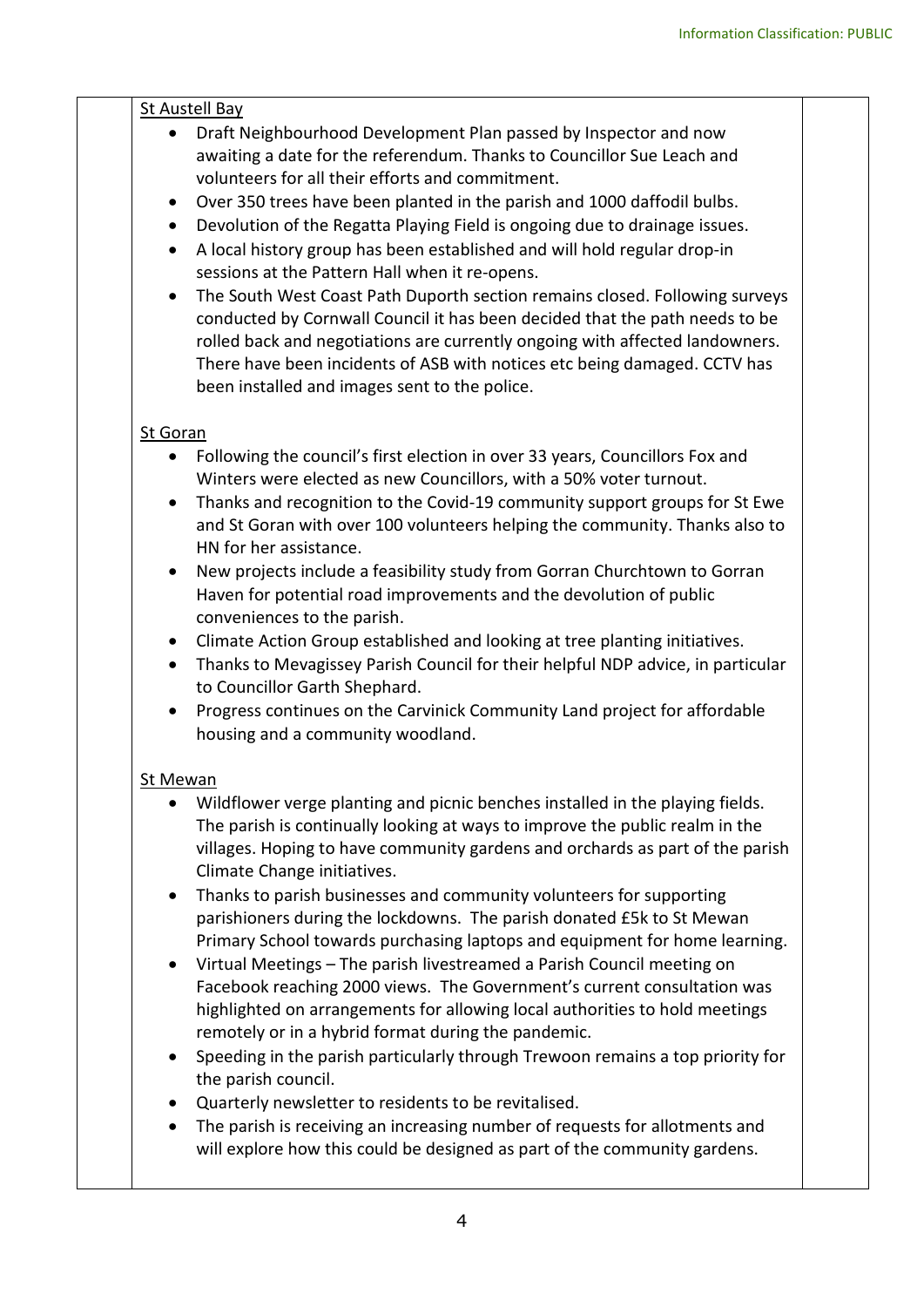|    | Following Cornwall Council's changeover to a new website, fundamental<br>information pertaining to the St Mewan NDP on the website is missing as links<br>no longer work.                                                                                                                                                                                                                                                                                                                                                                                                                                                                                                                                                                                                                                                                                                                        |            |  |  |  |
|----|--------------------------------------------------------------------------------------------------------------------------------------------------------------------------------------------------------------------------------------------------------------------------------------------------------------------------------------------------------------------------------------------------------------------------------------------------------------------------------------------------------------------------------------------------------------------------------------------------------------------------------------------------------------------------------------------------------------------------------------------------------------------------------------------------------------------------------------------------------------------------------------------------|------------|--|--|--|
|    | The parish is having difficulties with obtaining maintenance operatives and<br>$\bullet$<br>would be open to exploring a possible joint solution should other parishes<br>have similar issues.                                                                                                                                                                                                                                                                                                                                                                                                                                                                                                                                                                                                                                                                                                   | <b>ALL</b> |  |  |  |
| 8. | <b>Feedback from Cornwall Councillors</b>                                                                                                                                                                                                                                                                                                                                                                                                                                                                                                                                                                                                                                                                                                                                                                                                                                                        |            |  |  |  |
|    | <b>Cornwall Councillor Julian German</b><br>Pleased to work with Councillor Mustoe to help resolve parking issues at<br>$\bullet$<br>Mevagissey Surgery through providing designated parking spaces.                                                                                                                                                                                                                                                                                                                                                                                                                                                                                                                                                                                                                                                                                             |            |  |  |  |
|    | <b>Cornwall Councillor Michael Bunney</b><br>Numerous highways issues reported across the parish. Thanks to Rachael<br>٠<br>Tatlow, Highways Manager for her proactive assistance.<br>Speeding concerns remain a top priority particularly for Trewoon. Average<br>speed cameras and other traffic calming ideas are being explored.<br>Councillor Bunney proposed establishing a "Friends of St Austell River"<br>volunteer/partner agency group. It was suggested this could be the CNP<br>project for the year. Item to be placed on the agenda for discussion at the next<br>meeting.                                                                                                                                                                                                                                                                                                        | <b>HN</b>  |  |  |  |
|    | <b>Cornwall Councillor James Mustoe</b><br>Thanks and appreciation reiterated to the Community Volunteer Groups, with<br>٠<br>particular mention to Michael Bunney and Alex Williams who were presented<br>with the High Sheriff of Cornwall's Unsung Hero Awards.<br>Praise given to St Austell Healthcare who have taken over Mevagissey Surgery<br>and for the great work they have done in getting embedded in the village.<br>Designated parking spaces have now been set aside to address previous issues.<br>Menagwins Odour Liaison Group now dissolved following South West Water<br>investment to the treatment plant and the work undertaken. Excellent<br>example of partnership working.<br>Electoral division now includes St Austell Bay and meeting with various groups<br>٠<br>and stakeholders. Thanks to Julie Larter, Parish Clerk for arranging the recent<br>litter picks. |            |  |  |  |
|    | <b>Cornwall Councillor Anne Double</b><br>Pursuing discussions with Cornwall Council regarding Mevagissey roundabout<br>$\bullet$<br>investigations.<br>Various meetings held with Cosgarne Hall, Residents' Associations etc and<br>litter picks arranged.                                                                                                                                                                                                                                                                                                                                                                                                                                                                                                                                                                                                                                      |            |  |  |  |
| 9. | <b>Update from Cornwall Council</b><br>Apologies from Mark Read due to G7 commitments.<br>The panel asked for the Cornwall Council website issues to be escalated to Mark.<br>It was suggested that the new Cabinet Portfolio Holders be invited to a future<br>$\bullet$<br>CNP meeting to outline their roles.                                                                                                                                                                                                                                                                                                                                                                                                                                                                                                                                                                                 | HN<br>HN   |  |  |  |